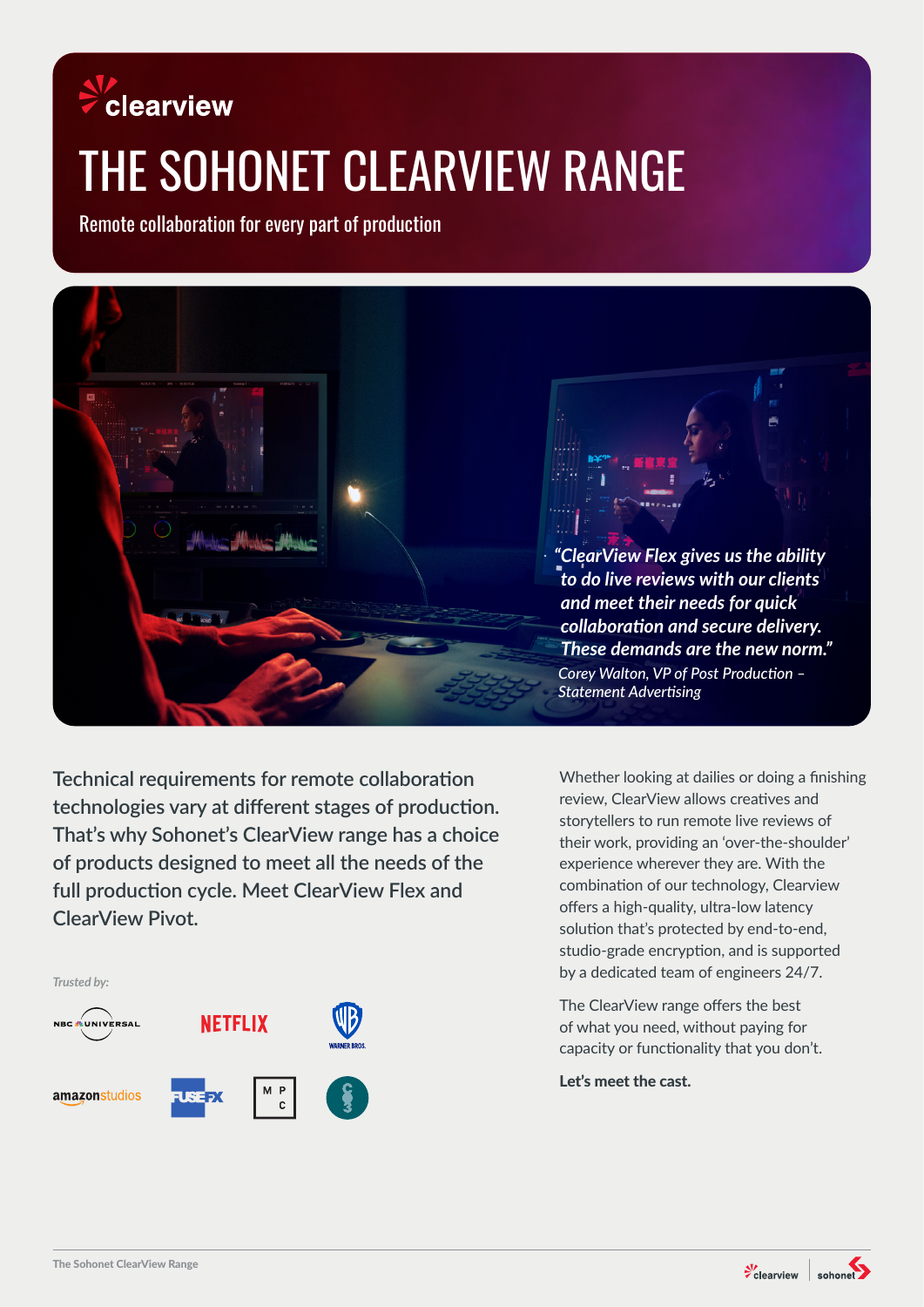

### STARTER / PRO / GLOW WHAT CAN CLEARVIEW FLEX



Combining sub-100ms remote live streaming capabilities with the capacity to bring together bring together from 20 up to 40 viewers, depending on what plan you're on, on each review session, ClearView Flex brings a rock-solid frame rate with with depth of colour (8-bit to 10-bit colour depth (4:2:0), ultra low latency if sub-100ms) and audio quality to storytellers at scale – wherever they are.



ClearView Flex is available in three packages, giving you the flexibility to choose the most appropriate combination of functionality and performance to meet the changing needs of teamsteams, a range of user workflows at different stages of production.

#### PERFORMANCE AT A GLANCE

|                          | <b>Starter</b> | Pro       | Glow          |
|--------------------------|----------------|-----------|---------------|
| <b>Colour depth</b>      | 8-bit          | $10$ -bit | $10$ -bit     |
| <b>Colour space</b>      | Rec 709        | Rec 709   | Rec 2020 / P3 |
| <b>Audio</b>             | Stereo         | 5.1       | 5.1           |
| <b>Streaming quality</b> | 4 Mbps         | 12 Mbps   | 15 Mbps       |
| <b>Maximum viewers</b>   | 20             | 30        | 40            |
|                          |                |           |               |

#### WHY FLEX?

Connecting your own edit bay to an online video platform represents a significant capital outlay, not to mention the ongoing overheads that come with managing the technical environment. ClearView Flex works straight out of the box, allowing you to stream across any network, on any device.

And unlike other live streaming solutions, our ultra-low latency provides a superior frame rate performance, without the need to upload files ahead of session.

ClearView Flex rate card pricing starts at £760 per month. For more information, please contact the Sohonet team.

#### [Book a Demo](https://www.sohonet.com/solutions/real-time-collaboration/clearviewflex/)



## BRING TO YOUR PRODUCTION?





#### DIRECTING/PRODUCTION

- **>** Review rushes and dailies from multiple sets
- **>** Stream across any network on any device

#### COLOUR GRADING



- **>** Initial reviews and light grading sessions
- **>** 10-bit colour depth and up to Rec 2020 / P3



 $(LIVE))$ 

#### AUDIO MIXING

- **>** Light audio mixing sessions and live review
- **>** Work in Stereo or 5.1 surround sound

#### VFX: REVIEW

- **>** Real-time reviews for large, remote audiences
- **>** 10-bit colour and 5.1 surround sound

#### **EDITING**



- **>** Connect with editors and storytellers anywhere in the world
- **>** Work on edits together, in real time, without having to upload

#### POST-PRODUCTION



- **>** Conduct final reviews on subtitling and localisation
- **>** Collaborate with distributed [Watch Demo Video](https://youtu.be/zP9H8zMhCzc )  $\left(\widehat{\mathbb{P}}\right)$